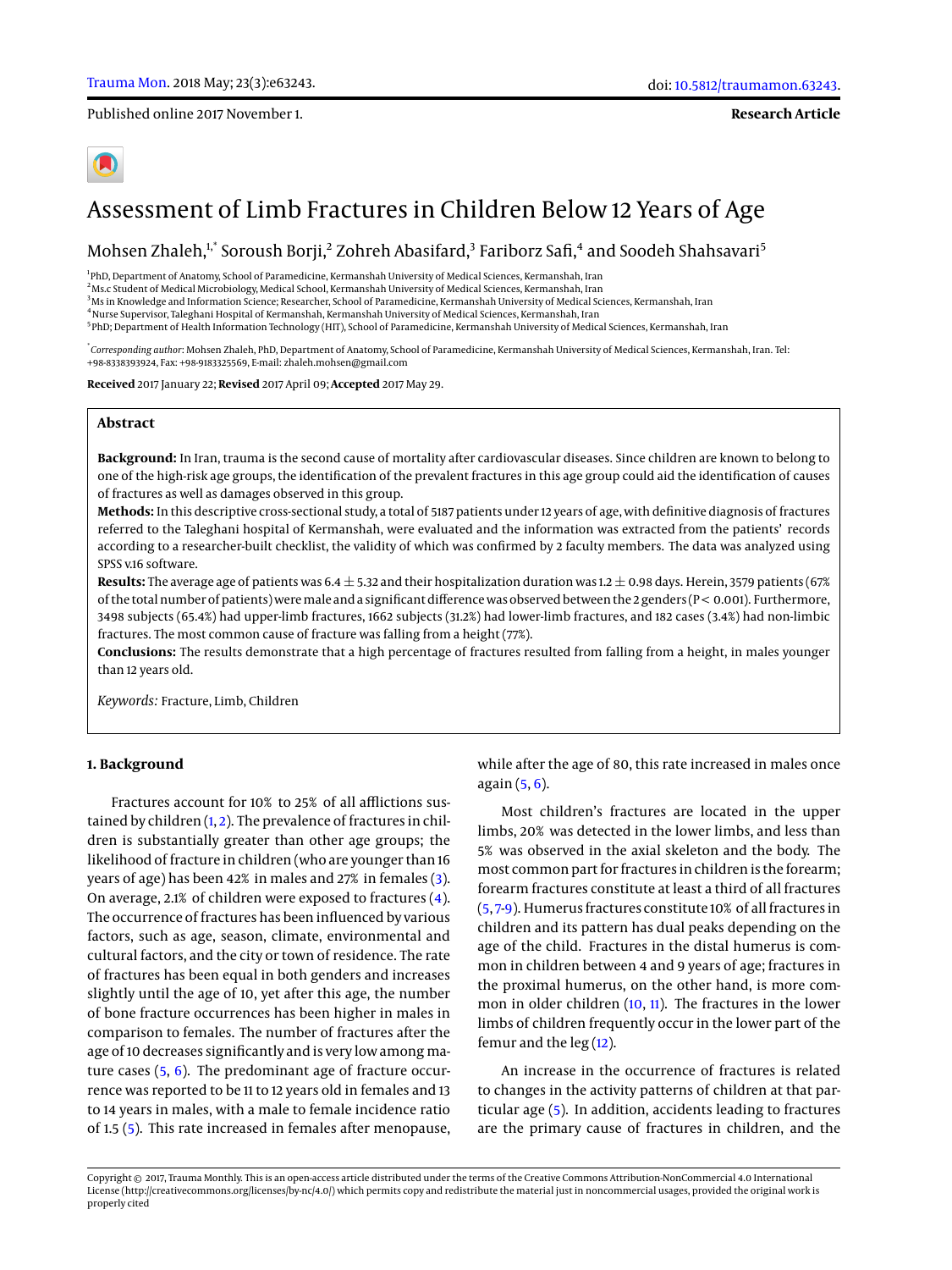most common cause is falling from a height [\(5,](#page-3-4) [13\)](#page-3-11). Fractures caused by exercises, vehicular accidents, and bicycle accidents have been other causes of fractures in children. The deficiency of minerals in children, low strength of bones, obesity, and exercise patterns (high involvement in exercise activities lead to an increase in risk acceptance, whereas low involvement in exercise causes reduction of bone strength) has been risk factors governing fractures in the children. Children have different fracture patterns in comparison to adults. In children, for example, the cartilage matrix is softer than the mineralized bones and the ligaments of the joints are stronger in children in comparison to adults. The rate of improvement is greater in children than in adults due to greater remaking activities [\(13\)](#page-3-11). In this study, researchers evaluated fracture status in the upper and the lower limbs of children, who were less than 12 years old referred to Taleghani hospital of Kermanshah between years 2003 and 2013.

This study aimed to achieve the following goals:

- Determination of the prevalence rate of common fractures in the upper and the lower limbs in children less than 12 years old considering gender of the patients, who were referred to the Taleghani hospital of Kermanshah between years 2003 and 2013.

- Determination of the prevalence rate of common fractures in the upper and the lower limbs in children less than 12 years considering the cause of fractures, who were referred to the Taleghani Hospital of Kermanshah between years 2003 and 2013.

## **2. Methods**

In the present descriptive cross-sectional study, all hospitalized patients under 12 years of age, who had been referred to the Taleghani hospital of Kermanshah with a definitive diagnosis of fracture between years 2003 and 2013, were evaluated. The data collection tool was a researcher-built checklist whose validity had been confirmed by 2 members of the faculty. The data-collection approach was referral to patient records by the researchers and extraction of data, including demographic data of patients (age and gender), background disease, the time of hospitalization, and the cause of fracture. In this study, diseases, including diabetes as well as cardiovascular, respiratory, and neurogenic diseases were considered as background disease of the children; these subjects were excluded from the study. After assessing the records of the patients, a descriptive report of patient information was represented, and then, the frequency and the percentage of fractures in the upper, lower, and non-limbic limbs were obtained. Eventually, the difference between the studied

fractures in males and females was evaluated using the Chisquare test. The significance level in this study was considered as 0.05 and the data was analyzed using the SPSS v.16 software.

# **3. Results**

In this study, 5187 patients were assessed. From all patients, 3331 subjects (67%) were males. The mean age of the patients was 6.4 years with a standard deviation of 5.32; their hospitalization duration was 1.2 days with a standard deviation of 0.98.

As demonstrated in [Table 1,](#page-1-0) in this study, 3498 subjects (67.44%) had fractures in their upper limbs. In the upper limbs, the fractures were related to the forearm, wrist, fingers, shoulders, elbow, and arms with respective frequencies of 966, 945, 636, 447, 434, and 70. In addition, 1662 (32.04%) of fractures were in the lower limbs and most of these fractures were related to the leg, ankle, toes, thigh, knee, and the pelvis, with respective frequencies of 505, 418, 250, 216, 193, and 80.

<span id="page-1-0"></span>

| Table 1. Frequency Distribution and the Rate of Limbic and Non-Limbic Fractures |           |            |  |  |  |  |
|---------------------------------------------------------------------------------|-----------|------------|--|--|--|--|
| Limbs                                                                           | Frequency | Percentage |  |  |  |  |
| <b>Upper</b>                                                                    | 3498      | 67.44      |  |  |  |  |
| Lower                                                                           | 1662      | 32.04      |  |  |  |  |
| Non-limbic                                                                      | 27        | 0.52       |  |  |  |  |
| Total                                                                           | 5187      | 100        |  |  |  |  |

In case of non-limbic fractures in the studied children, most of the fractures were related to the scalp. This was observed in 27 cases out of 5187.

In order to compare and evaluate the fracture rates in females and males for upper and lower limbs, and nonlimbic areas, the Chi-square analysis was used. As seen in [Table 2,](#page-2-0) it could be concluded that the rate of fractures in males and females had significant differences: In terms of the upper limbs, 2252 cases (64.38%) of fracture were related to males and 1246 cases (35.62%) were related to females. In all the fractured parts, except the fingers ( $P =$ 0.213), a significant difference in the rate of fractures between genders was observed. In the case of the shoulders  $(P = 0.020)$ , arm  $(P = 0.027)$ , elbow  $(P < 0.001)$ , forearm  $(P$  $= 0.002$ ), and the wrist (P < 0.001), the rate of fracture was higher in males.

Additionally, 1079 cases (64.92%) of fractures in the lower limbs were observed in males and 583 cases (35.08% of all cases) were observed in females. In all the fractured parts, except for the toes ( $P = 1.000$ ), a significant difference in the rate of fractures was observed between different genders. In case of the pelvis ( $P < 0.001$ ), thigh ( $P = 0.007$ ),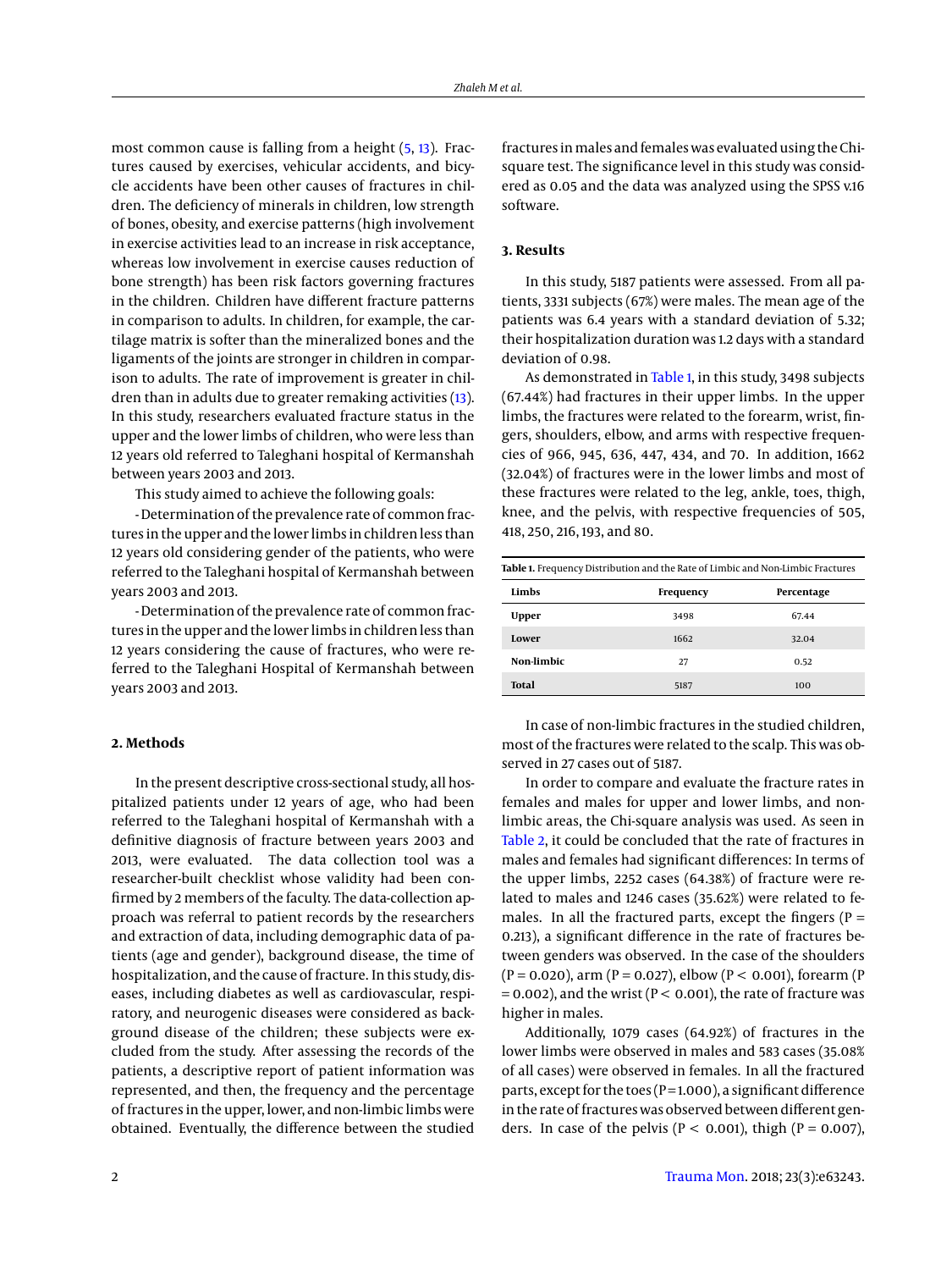<span id="page-2-0"></span>

| Table 2. Comparison of the Rates of Limbic and Non-Limbic Fractures According to Gender: Frequency (%) |                       |              |                |              |                          |  |  |
|--------------------------------------------------------------------------------------------------------|-----------------------|--------------|----------------|--------------|--------------------------|--|--|
| Limbs                                                                                                  | <b>Fractured Part</b> | <b>Males</b> | <b>Females</b> | <b>Total</b> | P Value                  |  |  |
|                                                                                                        | Shoulder              | 324 (72.48)  | 123 (27.52)    | 447(100)     | 0.020                    |  |  |
|                                                                                                        | Arm                   | 54(77)       | 16(23)         | 70(100)      | 0.027                    |  |  |
|                                                                                                        | Elbow                 | 239(55)      | 195(45)        | 434 (100)    | < 0.001                  |  |  |
| <b>Upper</b>                                                                                           | Forearm               | 666 (69)     | 300(31)        | 966 (100)    | 0.002                    |  |  |
|                                                                                                        | Wrist                 | 657 (69.5)   | 288(30.5)      | 945 (100)    | ${}< 0.001$              |  |  |
|                                                                                                        | Fingers               | 312(49)      | 324(51)        | 636 (100)    | 0.213                    |  |  |
|                                                                                                        | Total                 | 2252 (64.38) | 1246 (35.62)   | 3498 (100)   | $\overline{\phantom{a}}$ |  |  |
|                                                                                                        | Pelvis                | 24(30)       | 56(70)         | 80 (100)     | ${}< 0.001$              |  |  |
|                                                                                                        | Thigh                 | 134(62)      | 38(82)         | 216 (100)    | 0.007                    |  |  |
|                                                                                                        | Knee                  | 102(52.8)    | 91(47.2)       | 193 (100)    | 0.034                    |  |  |
| Lower                                                                                                  | Leg                   | 330 (65.3)   | 175 (34.7)     | 505 (100)    | 0.005                    |  |  |
|                                                                                                        | Ankle                 | 364(87)      | 54(13)         | 418 (100)    | ${}< 0.001$              |  |  |
|                                                                                                        | Toes                  | 125(50)      | 125(50)        | 250 (100)    | $\mathbf{1}$             |  |  |
|                                                                                                        | Total                 | 1079 (64.92) | 583 (35.08)    | 1662(100)    | $\overline{\phantom{a}}$ |  |  |
| Non-limbic                                                                                             | Scalp                 | 13(48)       | 14(52)         | 27(100)      | 0.074                    |  |  |

knee (P = 0.034), leg (P = 0.005), and the ankle (P < 0.001), the rate of fractures was higher in males. In case of scalp fractures, no significant difference was observed between males and females ( $P = 0.074$ ).

#### **4. Discussion**

From a total number of patients considered in this study, 3579 subjects (67%) were males and a statistically significant difference was observed between different genders ( $P < 0.01$ ). This finding was consistent with the results obtained by Landin, who had reported that the likelihood of fractures in children was 42% in males and 27% in females [\(3\)](#page-3-2). This was also consistent with the findings of Mayranpaa, who demonstrated that the prevalence of fractures in males was greater than females (due to their greater presence outside their home) [\(13\)](#page-3-11), and Hedsrom et al., who had reported that the rate of fractures between males and females was  $1.5(5)$  $1.5(5)$ . The results of this study were, however, different from the results obtained by Van Staa et al., who had reported that the rate of fractures was equal in both genders  $(6)$ .

The frequency of upper-limb fractures in the present study was 67.8%. This frequency was consistent with the findings of Landin, who demonstrated a low percentage of fractures in the upper limbs [\(3\)](#page-3-2) as well as the results of Hedstrom et al., Brudvik and Hove, Cooper et al., and Lyons et al.  $(5, 7.9)$  $(5, 7.9)$  $(5, 7.9)$ .

Among the mentioned fractures, forearm fracture, with a frequency of 27.6%, was the most common type of

upper-limb fracture. This observation was consistent with the findings of Hedstrom et al., Brudvik and Hove, Cooper et al., Lyons et al., and Rennie et al., in which the most common types of fractures in children were reported in the forearm area [\(5,](#page-3-4) [7-](#page-3-6)[9,](#page-3-7) [11\)](#page-3-9).

In this study, the most common cause of fracture was falling from a height (77%) and car accidents (9.28%) were the second-most frequent cause. This finding was consistent with the results obtained by Mayranpaa, who stated that the most important cause of fracture in this field was falling from a height, fractures caused by exercises, and vehicular accidents [\(13\)](#page-3-11); the aforementioned observations were also supported by Hedstrom et al. [\(5\)](#page-3-4).

#### *4.1. Conclusion*

The obtained results demonstrate that the high percentage of fractures in males, who are less than 12 years of age, is primarily due to falling from a height. Families and educators should consider this issue, and it could help provide specialized care for this age group. Based on these issues, a more comprehensive study is required to assess the cultural education of children, who are under 12 years of age and spend their free time on desirable activities.

Car accidents, being the second most common cause of fractures, have a significant influence on the health of children; their regulation could be achieved through appropriate education and an enforcement of stricter riding rules.